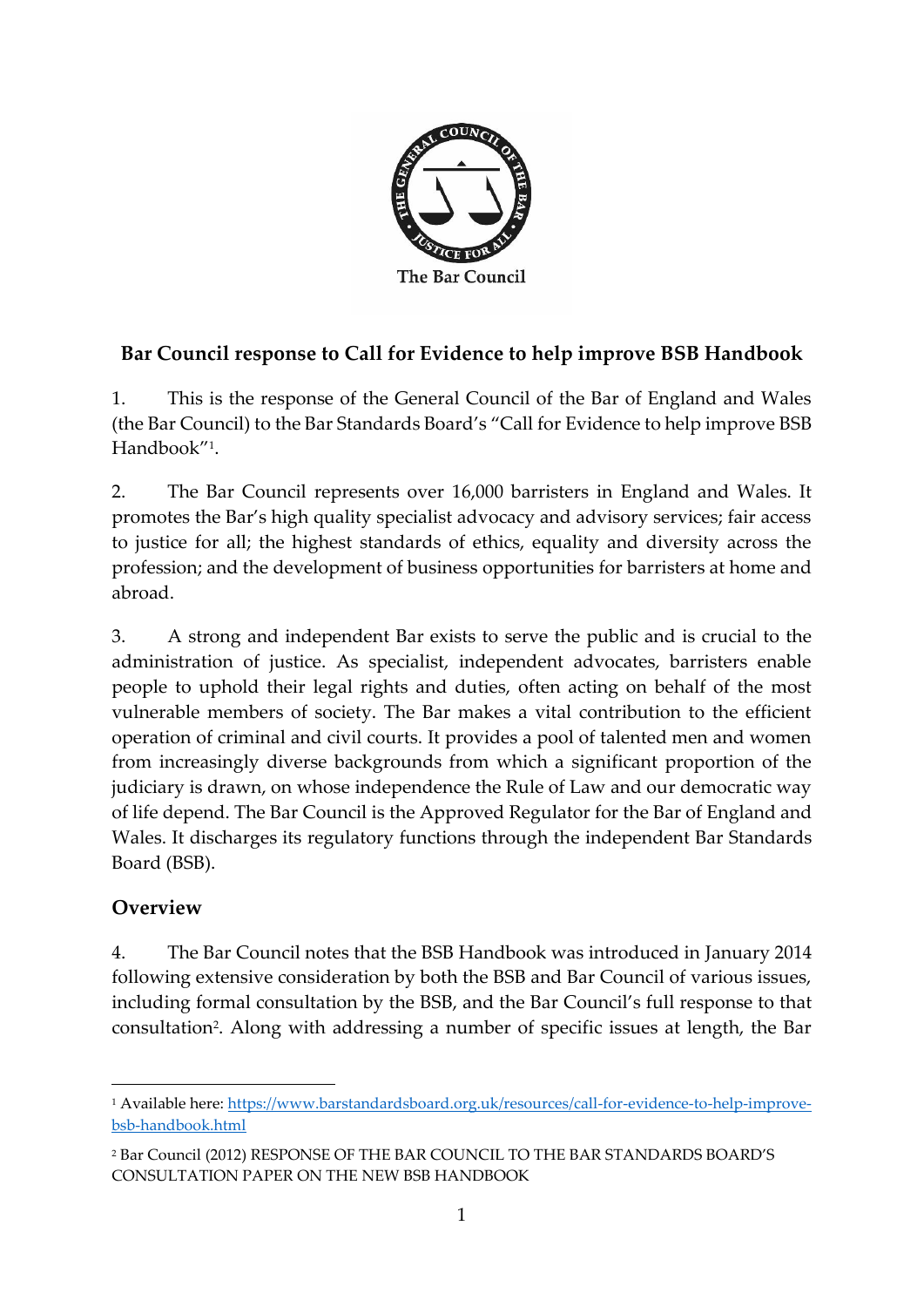Council's more general comments on the new approach as proposed in 2012 can be summarised as follows:

4.1. Agreement with many, but not all of the proposed changes

4.2. Emphasis on the need for caution in implementing far-reaching changes, acknowledging that many consequences will be unintentional

4.3. Strongly objecting to addition of the two new Core Duties, relating the management of one's practice and providing a competent standard of work and service (now CD7 and CD10), on the basis that these should not be elevated to the level of a Core Duty

4.4. Noting that a greater degree of clarity is preferable to outcomes-focused regulation, regulatory trends notwithstanding

4.5. Noting that while the Bar Council remained unpersuaded as to the need for 'outcomes' in the Handbook, the presentation of and balance between rules and guidance were both appropriate and easier to follow than the previous Code of Conduct, and

4.6. Welcoming the non-prescriptive approach for management of chambers, where an approach for one model of chambers may be more appropriate than another approach for another model of chambers.

5. The Bar Council is still persuaded of its previously stated views as described above. In particular, the outcomes in the BSB Handbook are generally seen as somewhat vague, and not particularly useful for practical interpretation of a barrister's conduct in any given scenario. The Core Duties, rules and guidance are of much more practical use than the outcomes, and the current balance is largely appropriate.

6. We are aware from the BSB's open event on 16 October 2019, that the BSB is considering the optimum balance between the more prescriptive rules-based approach, and the principles-based approach:

6.1. The Bar Council notes the potential benefits of prescriptive rules and guidance as providing certainty in clear boundaries, along with often useful tools which preclude each barrister needing to 'reinvent the wheel' (e.g. in producing certain chambers' policies or wording to be used in interactions with clients). Prescriptive rules and guidance may also be of benefit to the public, in assisting their understanding of a barrister's ethical obligations, and determining what they may reasonably expect.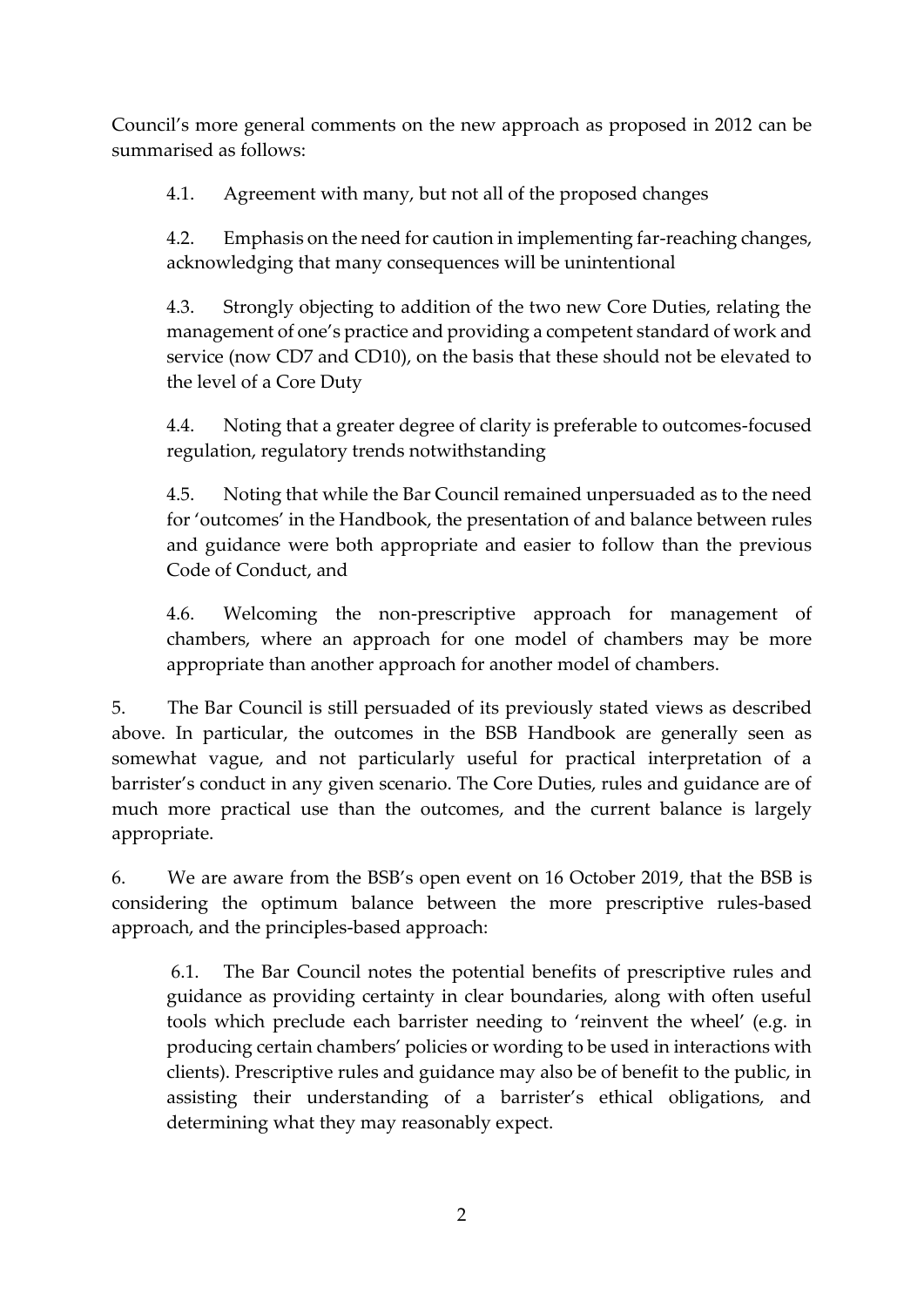6.2. There are also benefits to the principles-based approach, including greater responsibility and ability for both the profession and the regulator to make judgement calls as appropriate in different circumstances, flexibility within application of principles over time while principles themselves remain unlikely to change, and minimising the risk of 'loopholes'.

7. In the Bar Council's view, there is currently a reasonable balance between principles enshrined in the Core Duties, and the more prescriptive rules and guidance. There seems at present to be little, if any, evidence to warrant any large scale change to this balance.

8. There is no doubt, also, that the superseding of the previous Code of Conduct and Annexes with the BSB Handbook in 2014 was a significant change, to which the profession is to a large extent still adjusting. Barristers rely on the current BSB Handbook to inform their ethical conduct in their day-to-day practice. Since its inauguration, a considerable amount of training, also, has been delivered by the Bar Council, Specialist Bar Associations and chambers themselves, to the profession, to aid understanding of the BSB Handbook and its application. It is the view of the Bar Council that a fundamental reconsideration of the approach will likely bring further, avoidable confusion and disruption to the profession and their practice.

9. Ethical Advisors on the Ethical Enquiries Service (EES) also rely on the Handbook in their daily advice to barristers by phone and email. This service is frequently utilised by the profession: receiving approximately 500 telephone and 50 written enquiries from barristers every month. Advisors undertake a comprehensive internal programme of training in order to advise barristers on the EES, as well as ongoing training to ensure their continued competence in advising on ethical issues. The Bar Council has, furthermore, published 138 documents to date on the Ethics and Practice Hub<sup>3</sup> to assist barristers. These are reviewed annually to ensure consistency with the BSB Handbook. To fundamentally change the BSB's approach as set out in the current BSB Handbook would result in significant disruption to Advisors' ability to assist barristers on the EES, and on barristers' ability to rely on both the BSB's guidance and the Bar Council's library of advice documents published on the Ethics Hub.

10. For these reasons, the Bar Council therefore urges the BSB not to implement any significant change in their approach from the current BSB Handbook at this stage, unless there is evidence and justification for such change.

11. Furthermore, the Bar Council notes the frequency with which the BSB Handbook is amended by the BSB; three versions have been issued this year alone. Such frequency of updates risks being overwhelming to the practising Bar. The

 $\overline{a}$ 

<sup>3</sup> Available here:<https://www.barcouncilethics.co.uk/>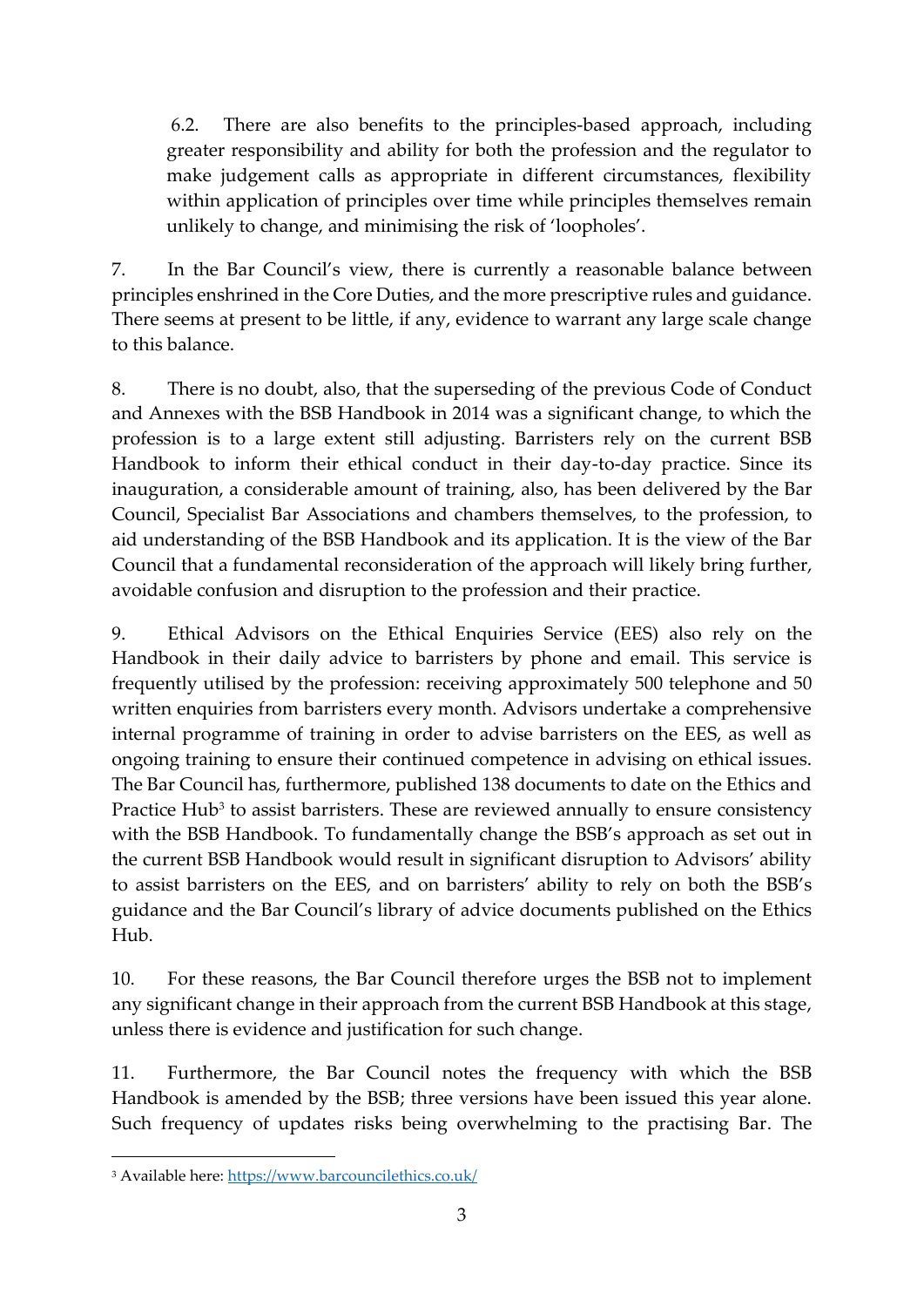dangers of such continual amendment may ultimately be counter-productive to effective regulation.

12. We have responded further below with comments on specific issues of concern in the current version of the BSB Handbook.

13. We look forward to responding to the full consultation that the BSB expects to publish in early 2020 on any proposed revision to the current Handbook.

# **Specific Issues in the current BSB Handbook<sup>4</sup>**

14. *Ordering of the BSB Handbook*: Generally, the Bar Council is of the view that the current ordering of rules and guidance is not intuitive and would benefit from a more logical ordering. For example, the Cab Rank Rule (rC29-30) could appear prior to the rules on accepting and returning instructions (rC21, 25-26).

15. *Core Duties 7 and 10:* The Bar Council remains of the view expressed in our 2012 response to the BSB's consultation at that time: that Core Duties should only consist of duties which are fundamental to a barrister's duty as a barrister. In our view, Core Duties 7 and 10 are not on par with the remaining eight Core Duties, and should instead be captured in rules and guidance.

16. *g1*: This guidance point provides as follows:

*gC1 The Core Duties are not presented in order of precedence, subject to the following:*

*.1 CD1 overrides any other core duty, if and to the extent the two are inconsistent. Rules rC3.5 and rC4 deal specifically with the relationship between CD1, CD2 and CD6 and you should refer to those rules and to the related Guidance;* [emphasis added]

Core Duties 1, 2, 4 and 6 provide as follows:

*CD1 You must observe your duty to the court in the administration of justice [CD1].*

*CD2 You must act in the best interests of each client [CD2].*

*CD4 You must maintain your independence [CD4].*

*CD6 You must keep the affairs of each client confidential [CD6].*

Rule C3 provides as follows:

**.** 

<sup>4</sup> All references in the current response relate to the BSB Handbook: Fourth edition updated September 2019.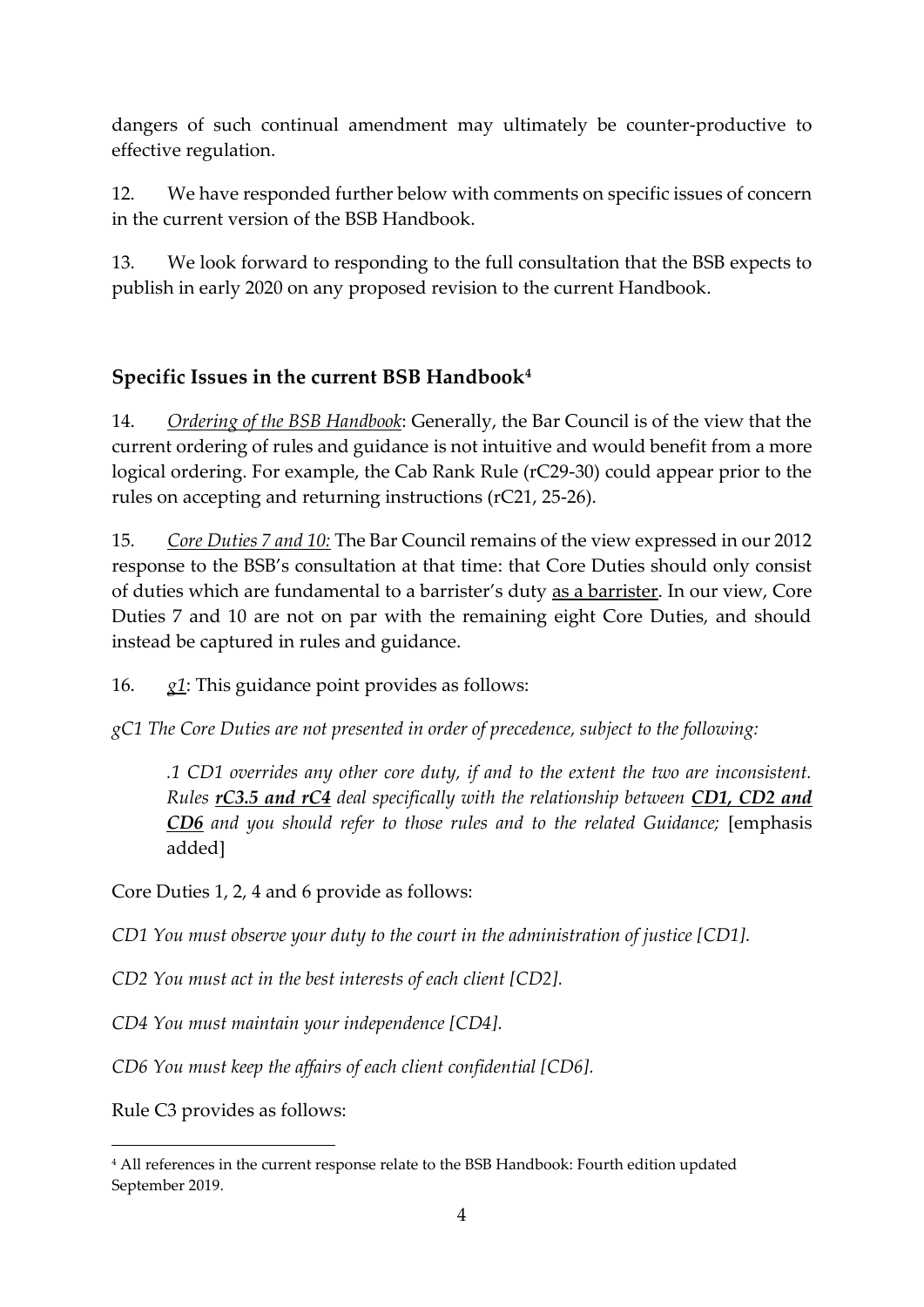*rC3 You owe a duty to the court to act with independence in the interests of justice. This duty overrides any inconsistent obligations which you may have (other than obligations under the criminal law). It includes the following specific obligations which apply whether you are acting as an advocate or are otherwise involved in the conduct of litigation in whatever role (with the exception of Rule C3.1 below, which applies when acting as an advocate):*

*.1 you must not knowingly or recklessly mislead or attempt to mislead the court;*

*.2 you must not abuse your role as an advocate;*

*.3 you must take reasonable steps to avoid wasting the court's time;*

*.4 you must take reasonable steps to ensure that the court has before it all relevant decisions and legislative provisions;*

#### *.5 you must ensure that your ability to act independently is not compromised.*

#### *rC4 Your duty to act in the best interests of each client is subject to your duty to the court.* [emphasis added]

rC3, rC3.5 and rC4 are referring to the barrister's duty of independence in the interests of justice, their duty to maintain their independence and how those duties relate to and override their duty to act in their client's best interests. They do not immediately appear to be referring to the barrister's duty of confidentiality. As such, it would appear that the the references in gC1 should refer to CD4, rather than CD6.

17. *rC30.9.c:* We have previously asked the BSB to remove reference to the date "2012" from this rule. Retaining the date "2012" implies that it is only the 2012 version of the Standard Contractual Terms to which this rule applies, and that any updates the Bar Council makes to the Standard Contractual Terms may not fall within the remit of this rule. Of particular pertinence is the Bar Council's updated version of the Standard Contractual Terms for the GDPR. Retaining the reference to 2012 in the rule leaves barristers in uncertainty as to whether the BSB considers that the updated terms are captured by this rule, or whether it is only the now outdated version published in 2012 that is captured. Removing the date "2012" will, furthermore, enable any future updated versions to be appropriately captured.

18. *gC4.2*: In relation to the accidental misleading of the court, this guidance point is clear as it relates to the barrister's duty to correct the position while s/he remains instructed. It is not clear, however, if and how this may apply after the barrister ceases to act.